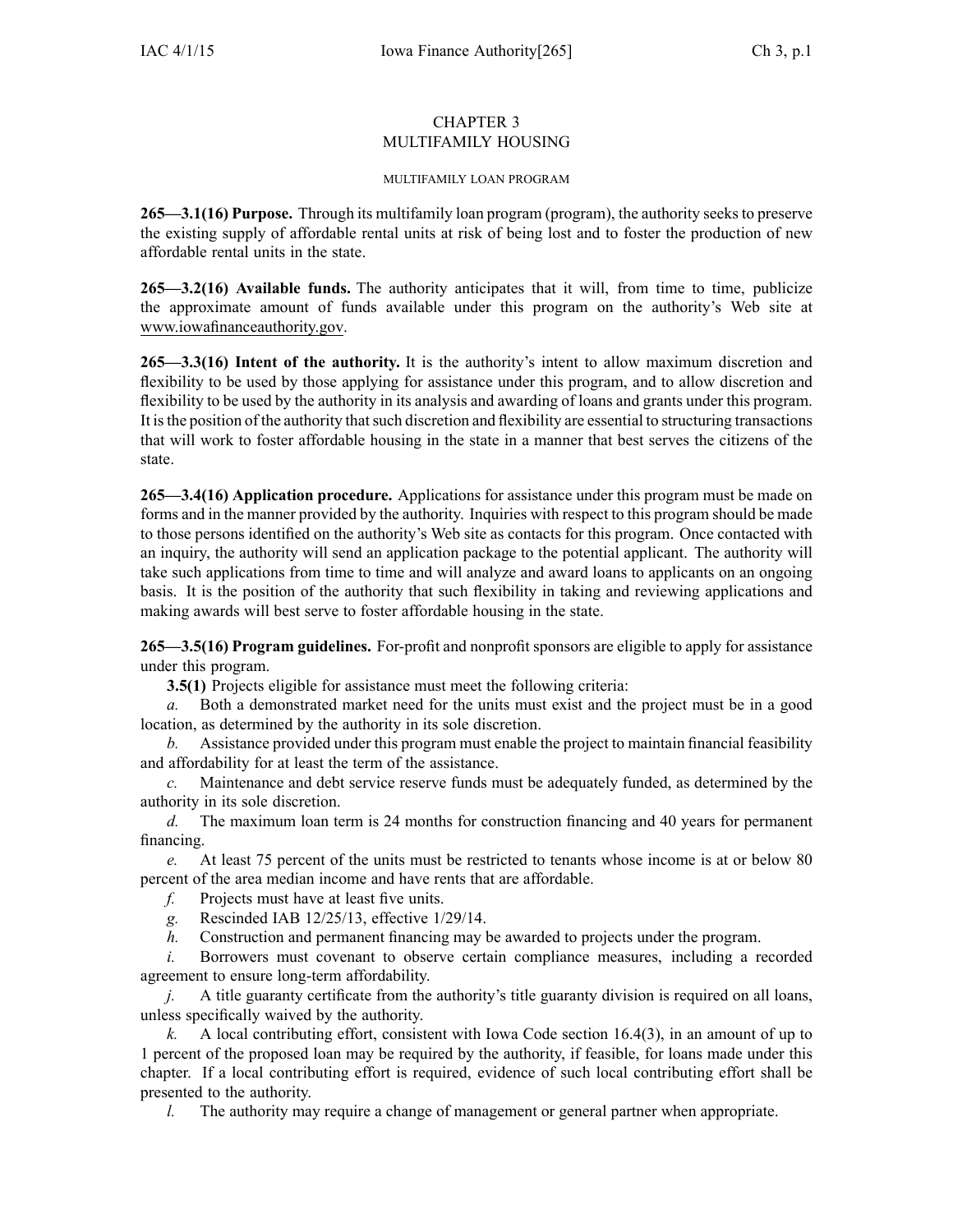*m.* FHA-insured loans may be available through the Multifamily Accelerated Processing (MAP) of HUD, if the authority is an approved MAP lender at the time of the loan closing. The authority may require or sugges<sup>t</sup> such <sup>a</sup> MAP loan for any and all projects applying for assistance. In addition, the authority may participate in the HUD Risk-Sharing Program and may sugges<sup>t</sup> or require such <sup>a</sup> loan for any and all projects applying for assistance.

*n.* Rescinded IAB 12/25/13, effective 1/29/14.

*o.* Recipients must execute such documents and instruments, and must provide such information, certificates and other items as determined necessary by the authority, in its sole discretion, in connection with any assistance.

**3.5(2)** Maximum loan fees are as follows:

- *a.* Commitment fee (construction period) 1.0 percen<sup>t</sup> of total development costs.
- *b.* Commitment fee (permanent loan) 2.0 percen<sup>t</sup> of loan amount.

*c.* Inspection fee (construction period) - \$500 per inspection; inspections will typically occur with each draw on <sup>a</sup> monthly basis during construction.

*d.* Application fee - 0.3 percen<sup>t</sup> of proposed loan amount.

*e.* Asset management fee - calculated as \$25 per unit  $\times$  number of total project units; submitted annually on or before January 31.

The authority may, in limited cases, reduce such fees if necessary in connection with assistance provided under this program. Such decision will be made in the sole discretion of the authority.

[**ARC 8078B**, IAB 8/26/09, effective 8/7/09; **ARC 8789B**, IAB 6/2/10, effective 5/12/10; **ARC 9028B**, IAB 8/25/10, effective 9/29/10; **ARC 1252C**, IAB 12/25/13, effective 1/29/14]

**265—3.6(16) Multifamily loan program for preservation of affordable housing.** Rescinded **ARC 1252C**, IAB 12/25/13, effective 1/29/14.

**265—3.7(16) Multifamily loan program for low-income housing tax credits.** Rescinded **ARC 1252C**, IAB 12/25/13, effective 1/29/14.

**265—3.8(16) Multifamily loan program for workforce housing loan assistance.** Projects eligible for loans under this category must satisfy the following conditions, in addition to (or instead of, if there is <sup>a</sup> conflict) the requirements of rule 265—3.5(16):

**3.8(1)** A loan made under this category (the "primary loan") shall be made to an Iowa city or county for the purpose of being reloaned by the borrower in order to provide financial assistance to an identified project to rehabilitate or create new rental workforce or affordable multifamily housing within the borrower's jurisdiction (the "secondary loan"). The authority may restrict the use of funds to <sup>a</sup> designated portion of the borrower's jurisdiction.

**3.8(2)** At least 50 percen<sup>t</sup> of the housing units rehabilitated or created with the proceeds of the secondary loan shall be restricted to families whose annual income at the time of leasing is at or below 120 percen<sup>t</sup> of the area median income, unless the authority agrees otherwise.

**3.8(3)** The primary loan may be unsecured, but it shall constitute a general obligation of the borrower.

**3.8(4)** Preference under this category shall be given to cities and counties that can document an increased need for housing as the result of new job creation within their jurisdiction.

**3.8(5)** The borrower shall use funds received in repaymen<sup>t</sup> of the secondary loan first to make the scheduled principal and interest payments on the primary loan. Any secondary loan payments remaining after all then-due scheduled payments on the primary loan have been repaid may be reloaned by the borrower on the same basis as if such secondary loan paymen<sup>t</sup> amounts were proceeds of the primary loan.

[**ARC 8789B**, IAB 6/2/10, effective 5/12/10; **ARC 9028B**, IAB 8/25/10, effective 9/29/10]

**265—3.9(16) Multifamily loan program for substantial rehabilitation of nonrestricted projects.** Rescinded **ARC 1252C**, IAB 12/25/13, effective 1/29/14.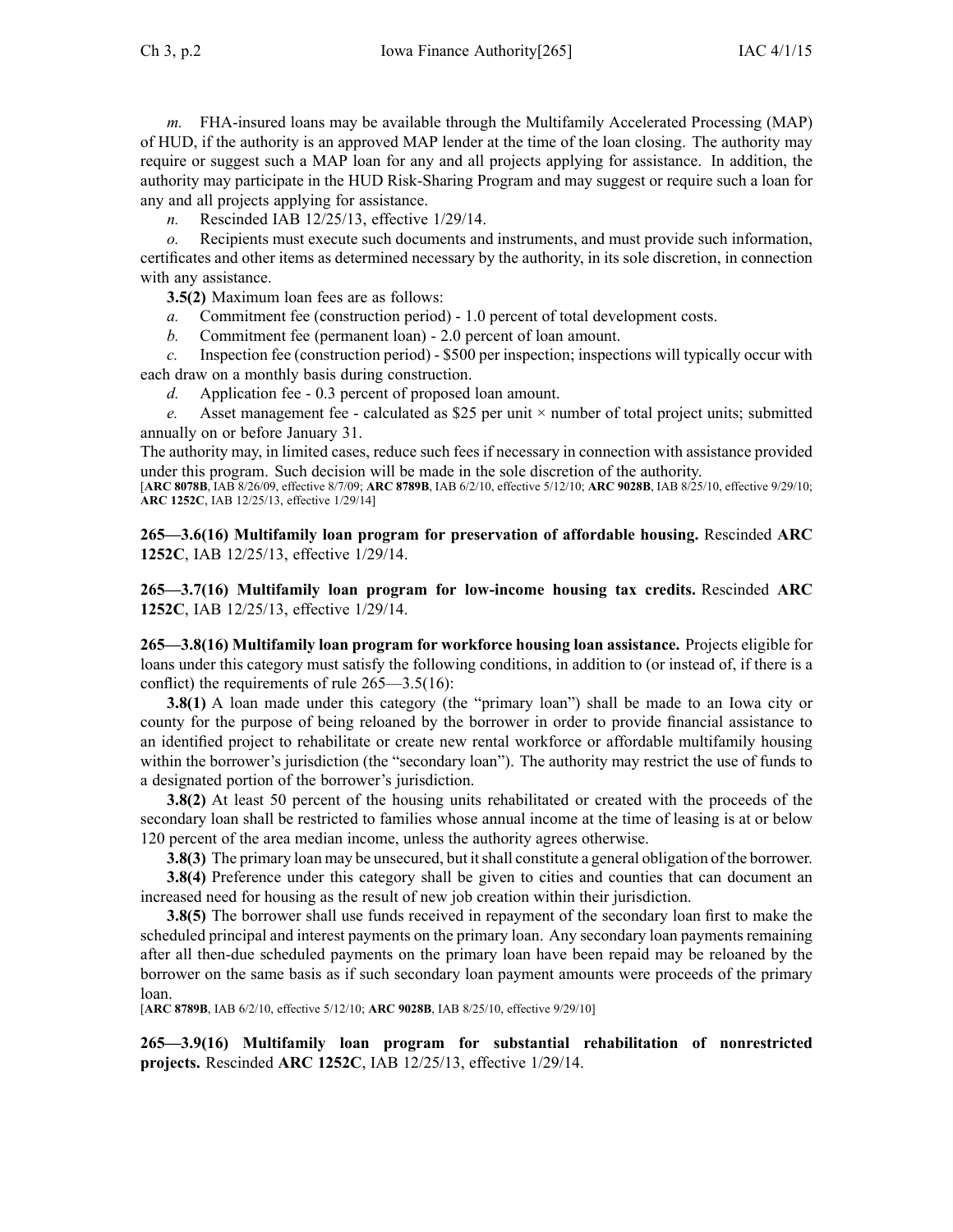**265—3.10(16) Authority analysis of applications.** Authority staff will analyze and underwrite each potential project, and will make recommendations for funding assistance to the board of the authority. Authority staff will use such procedures and processes in its underwriting and analysis as it deems necessary and appropriate in connection with furthering the purposes of this program. In addition, the authority anticipates that because of the complex nature of each transaction, and the particular sets of circumstances attributable to each particular application/transaction, that the terms and conditions of loans will vary from project to project. The authority will make available its general operating procedures and guidelines for this program, as such may be revised from time to time. [**ARC 8789B**, IAB 6/2/10, effective 5/12/10; **ARC 9028B**, IAB 8/25/10, effective 9/29/10]

**265—3.11(16) Discretion of authority board.** The authority board of directors has the sole and final discretion to award or not award assistance and to approve final loan terms. [**ARC 8789B**, IAB 6/2/10, effective 5/12/10; **ARC 9028B**, IAB 8/25/10, effective 9/29/10]

**265—3.12(16) Closing/advance of funds.** Rescinded **ARC 1252C**, IAB 12/25/13, effective 1/29/14.

**265—3.13** to **3.19** Reserved.

### PREDEVELOPMENT LOAN FUND

**265—3.20(16) Purpose.** Rescinded **ARC 1252C**, IAB 12/25/13, effective 1/29/14.

**265—3.21(16) Available funds.** Rescinded **ARC 1252C**, IAB 12/25/13, effective 1/29/14.

**265—3.22(16) Intent of the authority.** Rescinded **ARC 1252C**, IAB 12/25/13, effective 1/29/14.

**265—3.23(16) Application procedure.** Rescinded **ARC 1252C**, IAB 12/25/13, effective 1/29/14.

**265—3.24(16) Fund guidelines.** Rescinded **ARC 1252C**, IAB 12/25/13, effective 1/29/14.

**265—3.25(16) Authority analysis of applications.** Rescinded **ARC 1252C**, IAB 12/25/13, effective 1/29/14.

**265—3.26(16) Discretion of authority board.** Rescinded **ARC 1252C**, IAB 12/25/13, effective 1/29/14.

**265—3.27(16) Closing/advance of funds.** Rescinded **ARC 1252C**, IAB 12/25/13, effective 1/29/14.

**265—3.28** to **3.30** Reserved.

### GAP FINANCING FUND

**265—3.31(16) Purpose.** Rescinded **ARC 1252C**, IAB 12/25/13, effective 1/29/14.

**265—3.32(16) Intent of the authority.** Rescinded **ARC 1252C**, IAB 12/25/13, effective 1/29/14.

**265—3.33(16) Application procedure.** Rescinded **ARC 1252C**, IAB 12/25/13, effective 1/29/14.

**265—3.34(16) Fund guidelines.** Rescinded **ARC 1252C**, IAB 12/25/13, effective 1/29/14.

**265—3.35(16) Authority analysis of applications.** Rescinded **ARC 1252C**, IAB 12/25/13, effective 1/29/14.

**265—3.36(16) Discretion of authority board.** Rescinded **ARC 1252C**, IAB 12/25/13, effective 1/29/14.